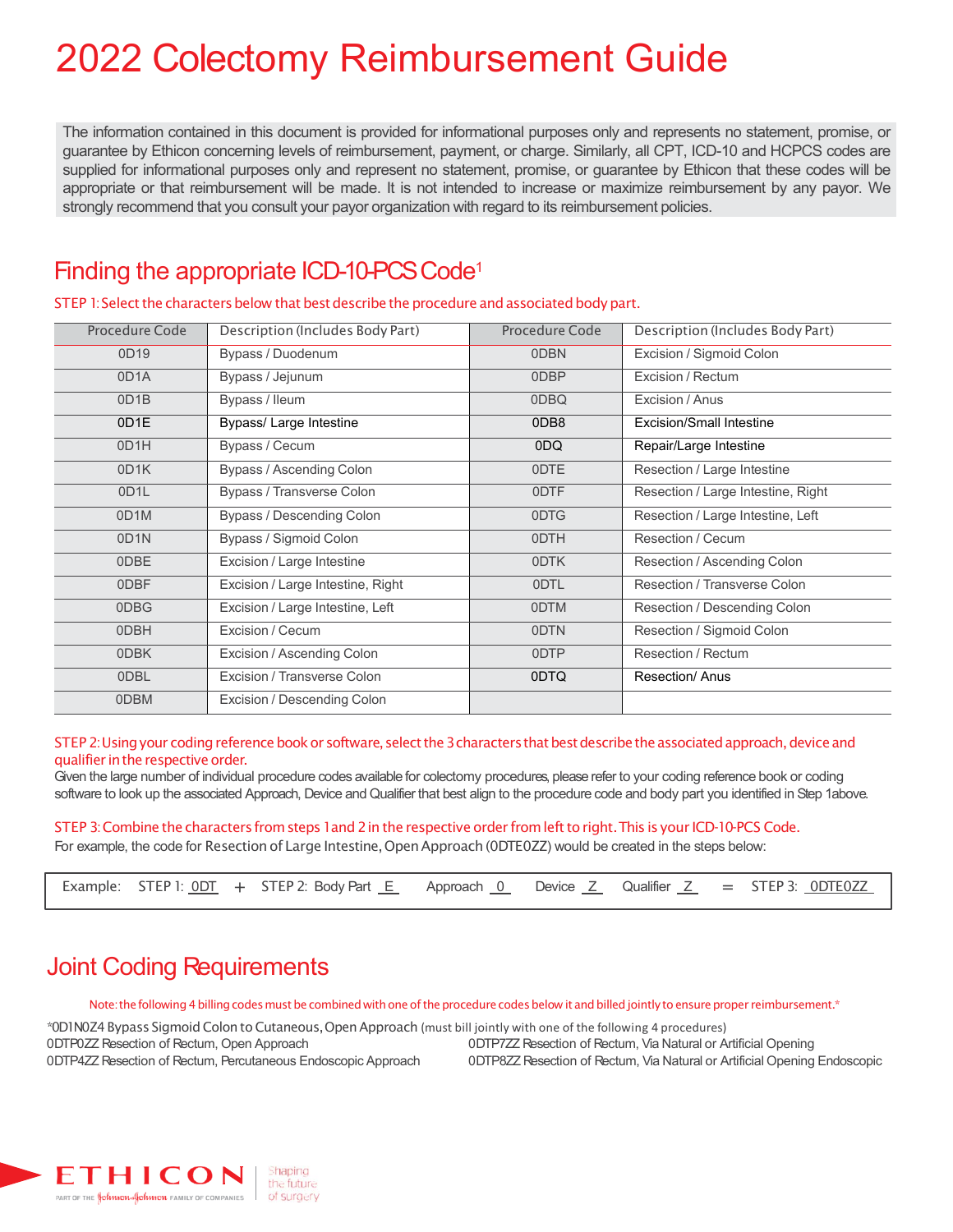## Surgeon CPT APC & DRG Codes

| Surgeon<br><b>CPT</b><br>Code <sup>2</sup> | Procedure                                                                                                                                                                                 | Nat Average<br>Medicare<br>Payment <sup>3</sup> |
|--------------------------------------------|-------------------------------------------------------------------------------------------------------------------------------------------------------------------------------------------|-------------------------------------------------|
|                                            | <b>Traditional Open Procedure</b>                                                                                                                                                         |                                                 |
| $+44139$                                   | Mobilization (take-down) of splenic flexure performed in conjunction with partial colectomy                                                                                               | \$124                                           |
| 44140                                      | Colectomy, partial; with anastomosis                                                                                                                                                      | \$1,382                                         |
| 44141                                      | Colectomy, partial; with skin level cecostomy or colostomy                                                                                                                                | \$1,870                                         |
| 44143                                      | Colectomy, partial; with end colostomy and closure of distal segment (Hartmann type procedure)                                                                                            | \$1,704                                         |
| 44144                                      | Colectomy, partial; with resection, with colostomy or ileostomy and creation of mucofistula                                                                                               | \$1,813                                         |
| 44145                                      | Colectomy, partial; with coloproctostomy (low pelvic anastomosis)                                                                                                                         | \$1,692                                         |
| 44146                                      | Colectomy, partial; with coloproctostomy (low pelvic anastomosis), with colostomy                                                                                                         | \$2,155                                         |
| 44147                                      | Colectomy, partial; abdominal and transanal approach                                                                                                                                      | \$1,983                                         |
| 44150                                      | Colectomy, total; abdominal, without proctectomy; with ileostomy or ileoproctostomy                                                                                                       | \$1,905                                         |
| 44151                                      | Colectomy, total; abdominal, without proctectomy; with continent ileostomy                                                                                                                | \$2,223                                         |
| 44155                                      | Colectomy, total; abdominal, with proctectomy; with ileostomy                                                                                                                             | \$2,120                                         |
| 44156                                      | Colectomy, total; abdominal, with proctectomy; with continent ileostomy                                                                                                                   | \$2,378                                         |
| 44157                                      | Colectomy, total; abdominal, without proctectomy; with ileoanal anastomosis, includes loop ileostomy, and<br>rectal mucosectomy, when performed                                           | \$2,258                                         |
| 44158                                      | Colectomy, total; abdominal, without proctectomy; with ileoanal anastomosis, creation of ileal reservoir (S<br>or J), includes loop ileostomy, and rectal mucosectomy, when performed     | \$2,314                                         |
| 44160                                      | Colectomy, partial; with removal of terminal ileum with ileocolostomy                                                                                                                     | \$1,277                                         |
| 44320                                      | Colostomy or skin level cecostomy;                                                                                                                                                        | \$1,234                                         |
| 44322                                      | Colostomy or skin level cecostomy; with multiple biopsies (eg, for congenital megacolon) (separate procedure)                                                                             | \$1,046                                         |
| 44799                                      | Unlisted procedure, small intestine                                                                                                                                                       | <b>Carrier Priced</b>                           |
| 45110                                      | Proctectomy; complete, combined abdominoperineal, with colostomy                                                                                                                          | \$1,864                                         |
| 45111                                      | Proctectomy; partial resection of rectum, transabdominal approach                                                                                                                         | \$1,116                                         |
| 45112                                      | Proctectomy, combined abdominoperineal, pull-through procedure (eg, colo-anal anastomosis)                                                                                                | \$1,887                                         |
| 45113                                      | Proctectomy, partial, with rectal mucosectomy, ileoanal anastomosis, creation of ileal reservoir (S or J),<br>with or without loop ileostomy                                              | \$1,897                                         |
| 45114                                      | Proctectomy, partial, with anastomosis; abdominal and transsacral approach                                                                                                                | \$1,876                                         |
| 45119                                      | Proctectomy, combined abdominoperineal pull-through procedure (eg, colo-anal anastomosis), with<br>creation of colonic reservoir (eg, J-pouch), with diverting enterostomy when performed | \$1,911                                         |
| 45120                                      | Proctectomy, complete (for congenital megacolon), abdominal and perineal approach; with pull-through<br>procedure and anastomosis (eg, Swenson, Duhamel, or Soave type operation)         | \$1,653                                         |
| 45121                                      | Proctectomy, complete (for congenital megacolon), abdominal and perineal approach; with subtotal or<br>total colectomy, with multiple biopsies                                            | \$1,805                                         |
| 45123                                      | Proctectomy, partial, without anastomosis, perineal approach                                                                                                                              | \$1,141                                         |
| 45399                                      | Unlisted procedure, colon                                                                                                                                                                 | <b>Carrier Priced</b>                           |

+List separately in addition to primary procedure

|          | Laparoscopic Procedure                                                                                                                                                                                                |                       |
|----------|-----------------------------------------------------------------------------------------------------------------------------------------------------------------------------------------------------------------------|-----------------------|
| 44204    | Laparoscopy, surgical; colectomy, partial, with anastomosis                                                                                                                                                           | \$1,576               |
| 44205    | Laparoscopy, surgical; colectomy, partial, with removal of terminal ileum with ileocolostomy                                                                                                                          | \$1,369               |
| 44206    | Laparoscopy, surgical; colectomy, partial, with end colostomy and closure of distal segment (Hartmann type<br>procedure)                                                                                              | \$1,787               |
| 44207    | Laparoscopy, surgical; colectomy, partial, with anastomosis, with coloproctostomy (low pelvic anastomosis)                                                                                                            | \$1,853               |
| 44208    | Laparoscopy, surgical; colectomy, partial, with anastomosis, with coloproctostomy (low pelvic anatomosis) with<br>colostomy                                                                                           | \$2,017               |
| 44210    | Laparoscopy, surgical; colectomy, total, abdominal, without proctectomy, with ileostomy or ileoproctostomy                                                                                                            | \$1,807               |
| 44211    | Laparoscopy, surgical; colectomy, total, abdominal, with proctectomy, with ileoanal anastomosis, creation<br>of ileal reservoir (S or J), with loop ileostomy, includes rectal mucosectomy, when performed            | \$2.147               |
| 44212    | Laparoscopy, surgical; colectomy, total, abdominal, with proctectomy, with ileostomy                                                                                                                                  | \$2,068               |
| $+44213$ | Laparoscopy, surgical; mobilization (take-down) of splenic flexure performed in conjunction with partial<br>colectomy                                                                                                 | \$<br>191             |
| 44238    | Unlisted laparoscopy procedure, intestine (except rectum)                                                                                                                                                             | <b>Carrier Priced</b> |
| 45395    | Laparoscopy, surgical; proctectomy, complete, combined abdominoperineal, with colostomy                                                                                                                               | \$1,996               |
| 45397    | Laparoscopy, surgical; proctectomy, combined abdominoperineal pull-through procedure (eg, colo-<br>anal anastomosis), with creation of colonic reservoir (eg, J-pouch), with diverting enterostomy, when<br>performed | \$2,169               |
| 45499    | Unlisted laparoscopy procedure, rectum                                                                                                                                                                                | <b>Carrier Priced</b> |